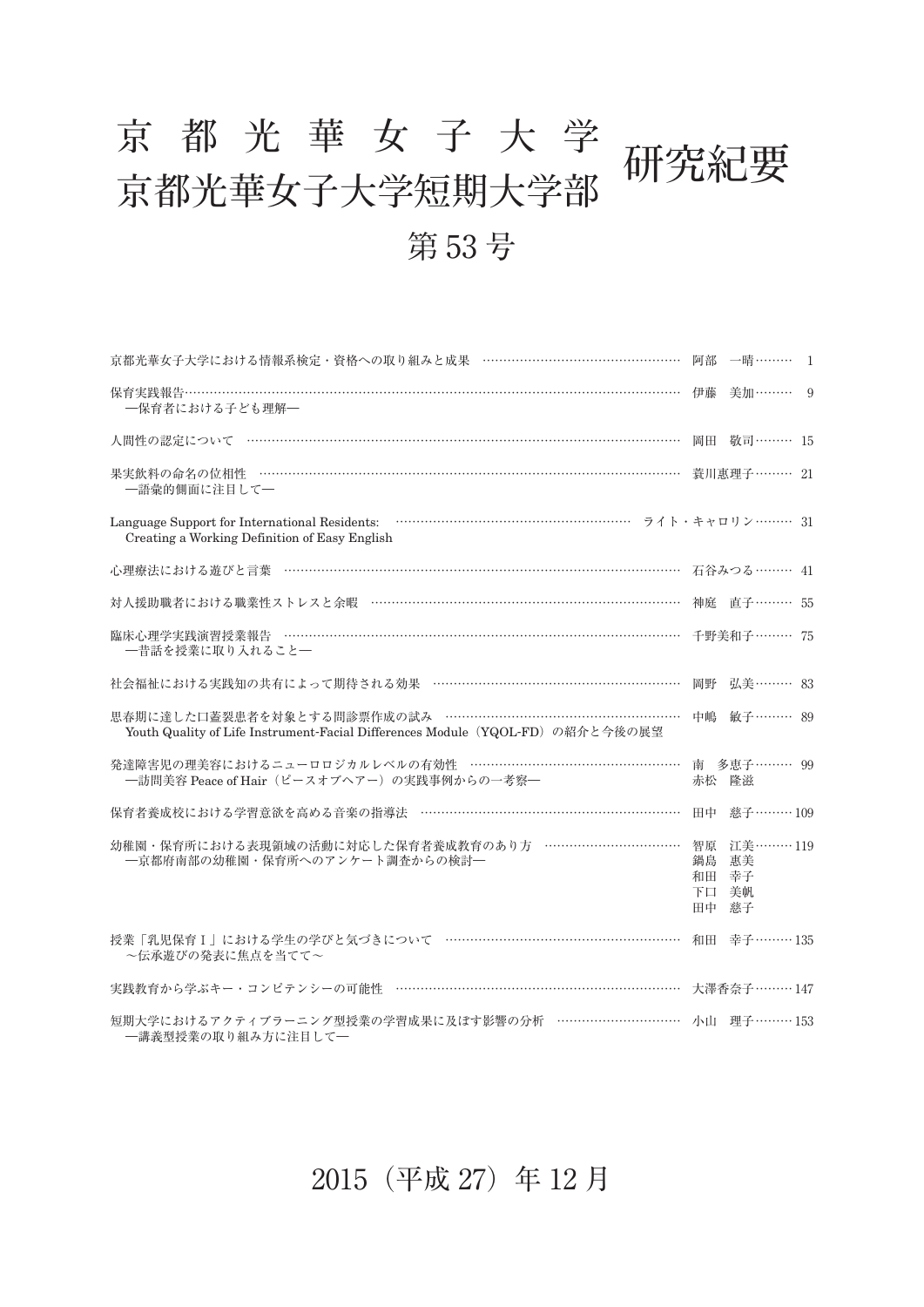## **RESEARCH BULLETIN OF KYOTO KOKA WOMEN'S UNIVERSITY AND COLLEGE**

No. 53

| Approach and Achievements of Informatics and Computer Literacy                                                                                                         |  |  |  |
|------------------------------------------------------------------------------------------------------------------------------------------------------------------------|--|--|--|
| Childcare Practice Report: For Understanding Young Children (1990) (1990) Mika Itoh (1990)                                                                             |  |  |  |
|                                                                                                                                                                        |  |  |  |
| The Phases of Naming Fruit Drinks:                                                                                                                                     |  |  |  |
| Language Support for International Residents:<br>Carolyn Wright $(31)$                                                                                                 |  |  |  |
|                                                                                                                                                                        |  |  |  |
| Occupational Stress and Leisure Time after Work among Human Service Professionals  Naoko Kamba (55)                                                                    |  |  |  |
| A Report on the Practical Seminar of Clinical Psychology Using Fairy Tales ························ Miwako Senno (75)                                                  |  |  |  |
|                                                                                                                                                                        |  |  |  |
|                                                                                                                                                                        |  |  |  |
| A Study of the Effectiveness of Neurolinguistic Programming in Hairdressing on the Child with Developmental                                                            |  |  |  |
| Teaching of Music to Enhance the Learning Motivation in Child Care Worker Training Schools ··· Yasuko Tanaka (109)                                                     |  |  |  |
| The Educational Contents of Artistic Activities of Childcare Facilities:<br>Based on a Questionnaire Survey in the Kindergartens and Nursery Schools of Southern Kyoto |  |  |  |
| Student Learning and Discoveries in Infant Care Classes through Presentations of Traditional Play                                                                      |  |  |  |
| The Possibility of Learning Key Competencies from Practical Education ······························ Kanako Ohsawa (147)                                               |  |  |  |
| A Study on Learning Outcomes on Active Learning-Type Classes in College Education:                                                                                     |  |  |  |

December 2015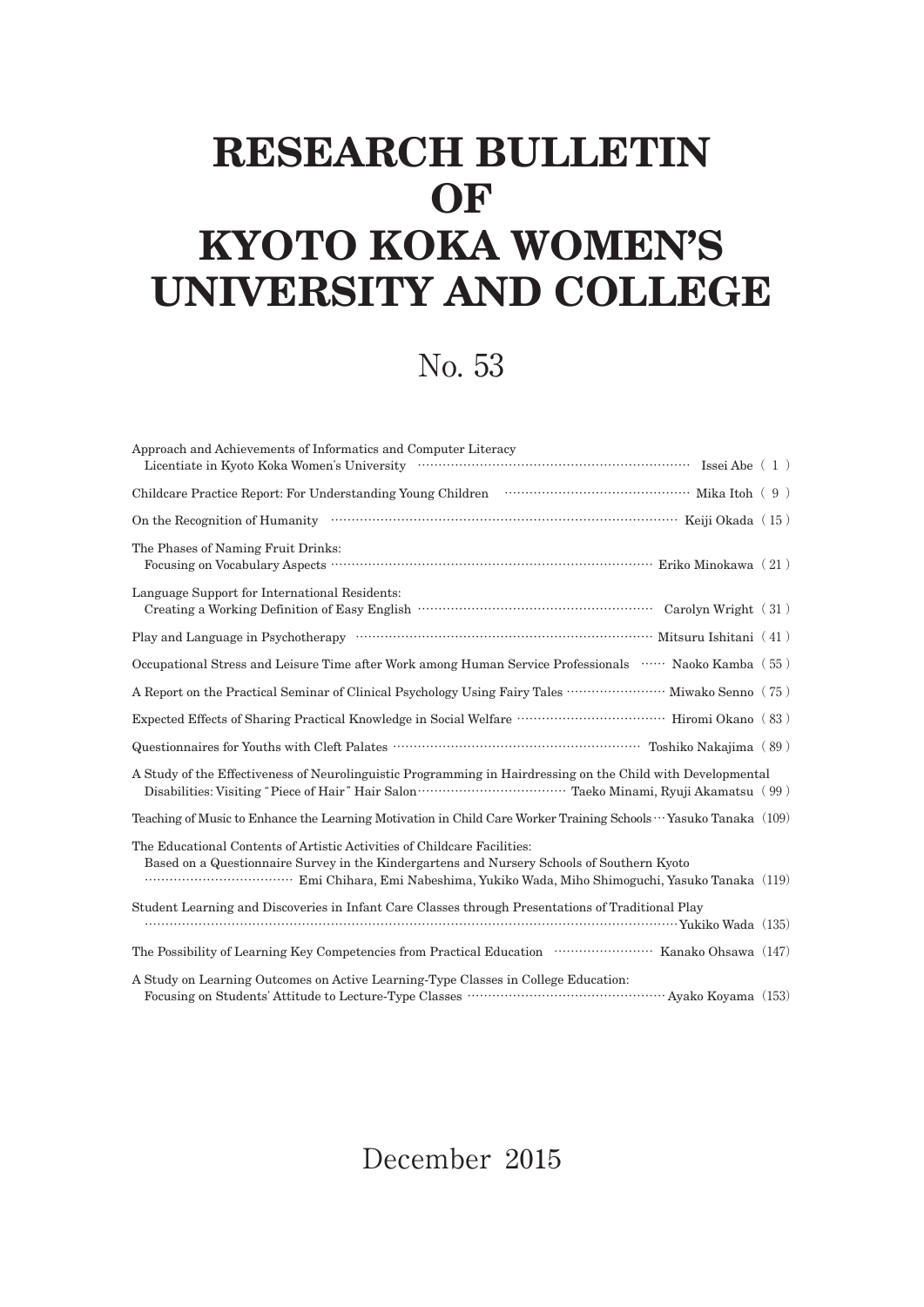## **RESEARCH BULLETIN OF KYOTO KOKA WOMEN'S UNIVERSITY AND COLLEGE**

No. 53

| A Transcription of Setsubai-hodan Inuno-soshi (15)                                                      |  |
|---------------------------------------------------------------------------------------------------------|--|
|                                                                                                         |  |
|                                                                                                         |  |
| An Edo Period Anthology Introducing Hitomaro and Akahito:                                               |  |
| Based on Documents in the Tsuruoka City Archive                                                         |  |
| (194) Hideo Asahina, Youji Fujita, Akiyoshi Ikehara (194) Hideo Asahina, Youji Fujita, Akiyoshi Ikehara |  |

December 2015